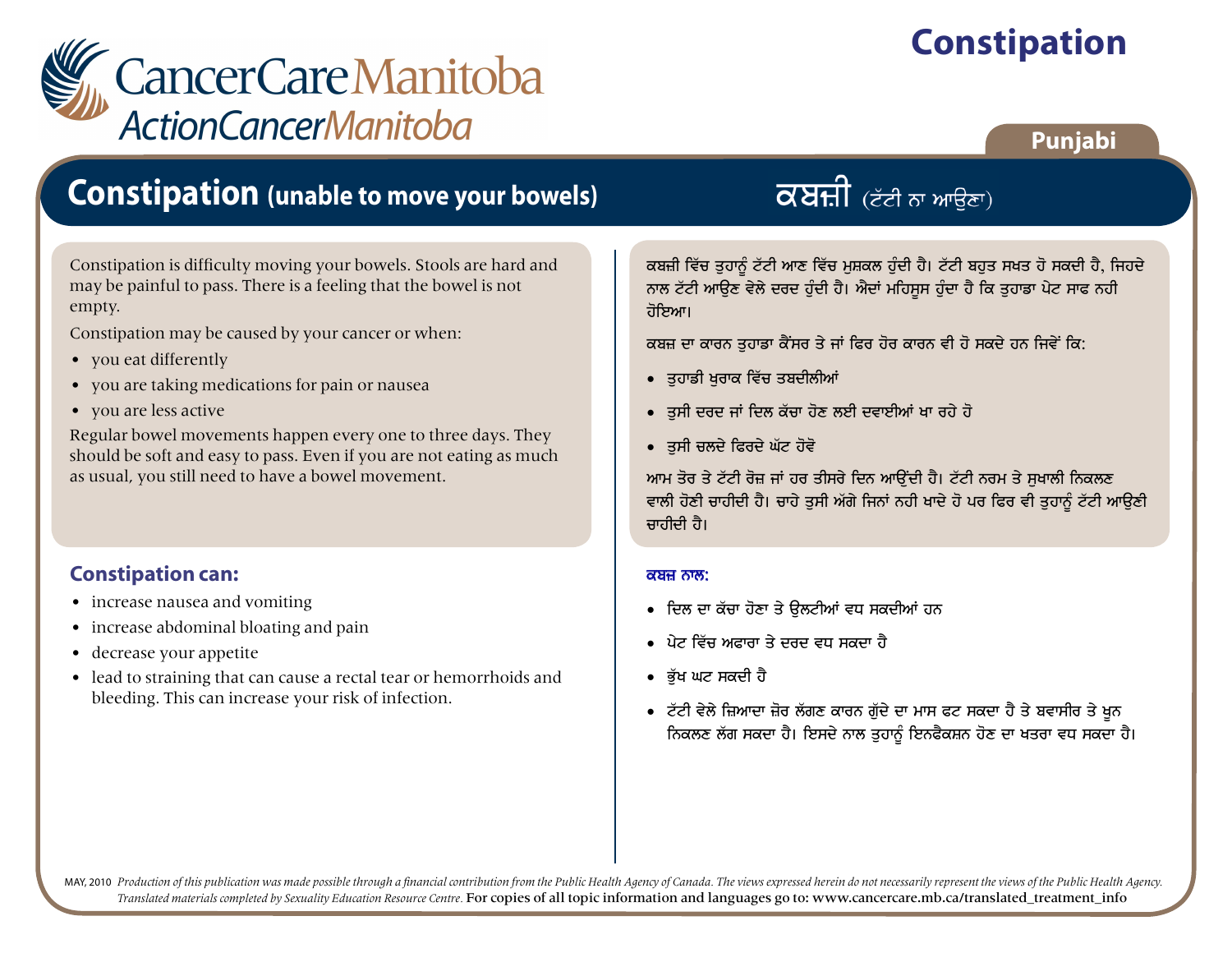

### **Constipation (unable to move your bowels)**

#### **Call your nurse or doctor if you have:**

- not had a bowel movement within three days
- abdominal or rectal pain
- vomiting

#### **Tips to help you with constipation:**

- Eat high fibre foods like whole grain breads, cereals, fruits, vegetables, nuts and seeds.
- Drink plenty of fluids. Fluids help to keep the stool soft.
- Prune juice and warm liquids may be helpful.
- Try to walk 15-30 minutes each day or try other activities such as cycling or swimming.
- Eat at the same time each day.
- Try to have a bowel movement at the same time each day.

#### **Medications for constipation:**

Constipation is a common side effect when using some pain and nausea medications. Your nurse or doctor will suggest medication to help prevent or to relieve constipation. These include:

 $\overline{\alpha}$ ਬਜ਼ੀ (ਟੱਟੀ ਨਾ ਆਉਣਾ)

**Punjabi**

#### ਆਪਣੀ ਨਰਸ ਜਾਂ ਡਾਕਟਰ ਨੂੰ ਫੋਨ ਕਰੋ ਜੇ:-

- $\bullet$  ਤਿੰਨ ਦਿਨ ਤੋਂ ਟੱਟੀ ਨਾ ਆਈ ਹੋਵੇ
- ਢਿੱਡ ਜਾਂ ਗੱਦੇ ਵਿੱਚ ਦਰਦ ਹੋਵੇ
- $\bullet$  ਜਾਂ ਉਲਟੀਆਂ ਆਉਣ

#### ਕਬਜ਼ੀ ਤੋਂ ਬਚਣ ਲਈ ਨਕਤੇ:

- ਬਹੁਤੇ ਰੇਸ਼ੇ (Fibre) ਵਾਲਾ ਭੋਜਨ ਖਾਊ ਜਿਵੇਂ ਕਿ ਪੂਰੇ ਦਾਣਿਆ ਵਾਲੀ ਡਬਲਰੋਟੀ, ਸੀਰੀਅਲ, ਫ਼ਲ, ਸ਼ਬਜੀਆਂ, ਗਿਰੀਆਂ (Nuts) ਤੇ ਬੀਜ।
- ਬਹੁਤ ਸਾਰਾ ਪਾਣੀ ਪੀਓ। ਇਹਦੇ ਨਾਲ ਟੱਟੀ ਨਰਮ ਹੁੰਦੀ ਹੈ।
- ਪਰੁਨ ਜੁਸ ਤੇ ਗਰਮ ਪਾਣੀ ਪੀਣ ਨਾਲ ਵੀ ਫਾਇਦਾ ਹੁੰਦਾ ਹੈ।
- ਹਰ ਰੋਜ਼ 15‐30 ਮਿੰਟ ਲਈ ਤੁਰੋ ਜਾਂ ਹੋਰ ਕੰਮਾਂ ਵਿੱਚ ਭਾਗ ਲਉ ਜਿਸ ਤਰ੍ਹਾਂ ਸਾਈਕਲ ਚਲਾੳਣਾ ਜਾਂ ਤੈਰਨਾ ਆਦਿ।
- ਹਰ ਰੋਜ਼ ੳਸੇ ਵੇਲੇ ਭੋਜਨ ਖਾੳ।
- ਹਰ ਰੋਜ਼ ੳਸੇ ਵੇਲੇ ਟੱਟੀ ਜਾਣ ਦੀ ਕੋਸ਼ਿਸ ਕਰੋ।

#### ਕਬਜ਼ ਲਈ ਦਵਾਈਆਂ:

ਜਦ ਤੁਸੀ ਦਰਦ ਜਾਂ ਦਿਲ ਕੱਚਾ ਹੋਣ ਲਈ ਦਵਾਈ ਲੈਂਦੇ ਹੋ ਤਾਂ ਆਮ ਤੋਰ ਦੇ ਤੁਹਾਨੂੰ ਕਬਜ਼ੀ ਹੋ ਸਕਦੀ ਹੈ।

ਇਸ ਤੋ ਛੁਟਕਾਰਾ ਪਾਣ ਲਈ ਤੁਹਾਡੀ ਨਰਸ ਜਾਂ ਡਾਕਟਰ ਤੁਹਾਨੂੰ ਹੇਠ ਲਿਖੀਆਂ ਦਵਾਈਆਂ ਦੱਸ ਸਕਦੇ ਹਨ:

MAY, 2010 Production of this publication was made possible through a financial contribution from the Public Health Agency of Canada. The views expressed herein do not necessarily represent the views of the Public Health Ag *Translated materials completed by Sexuality Education Resource Centre.* For copies of all topic information and languages go to: www.cancercare.mb.ca/translated\_treatment\_info